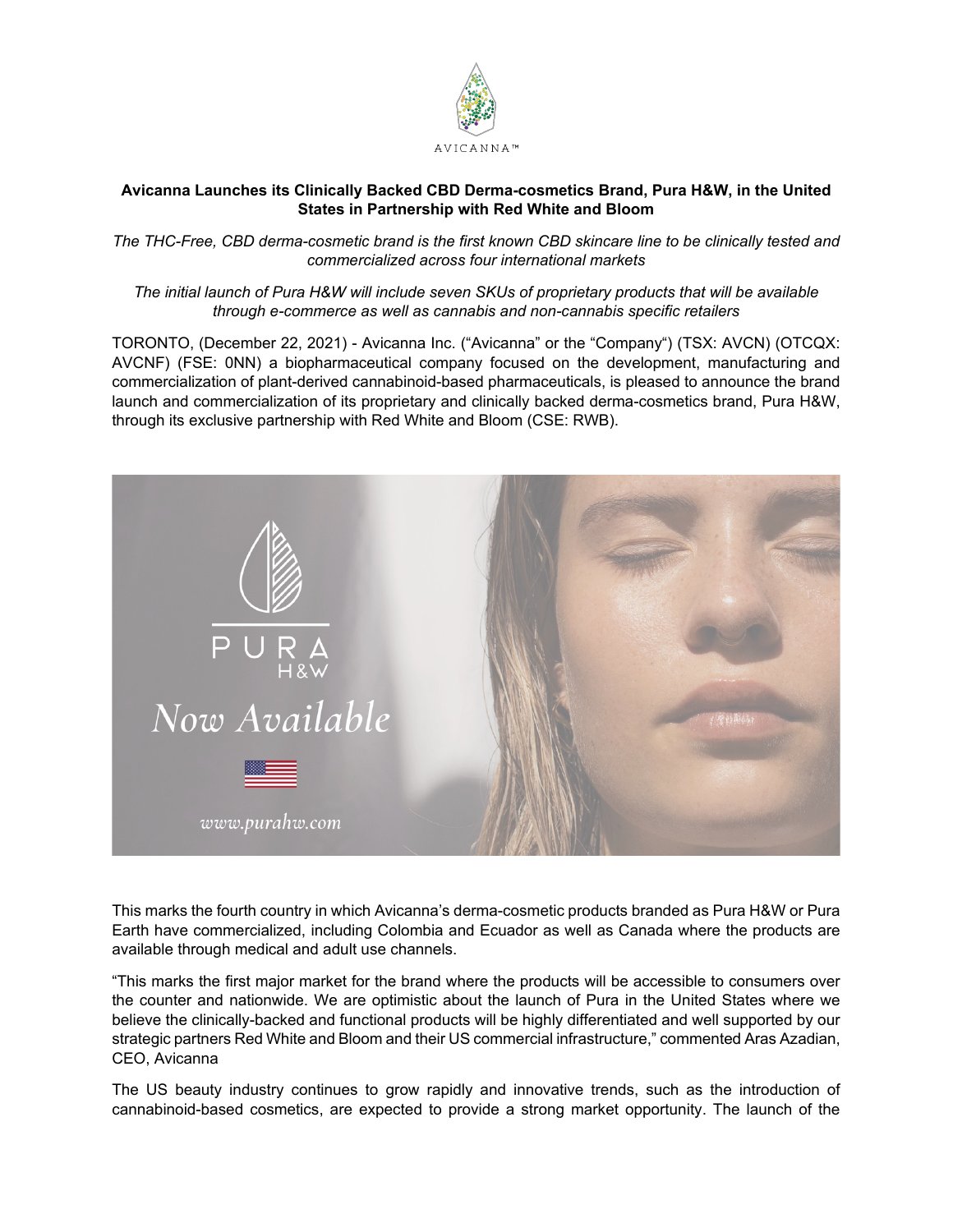

proprietary and clinically-backed cannabidiol ("**CBD**") product line will leverage the growing use of online platforms for shopping including Pura H&W's own e-commerce platform <https://www.purahw.com/> in addition to third party e-commerce channels, "big box" retailers and Red White and Bloom's existing cannabis retail infrastructure across the United States.

"We are excited to launch the Pura brand in the US. As the first clinically tested line in CBD cosmetics, the reaction from our stores and retail partners has been exciting and this is strategically aligned with our goal to be the most recognized and responsible multi state operator (MSO) in the market. We look forward to scaling the launch quickly in both our physical and digital channels," said Brad Rogers, CEO of Red White & Bloom.

## **Pura H&W U.S. Portfolio**

The skincare line includes seven topical SKUs, three of which are available for purchase online now and for more that are expected to be available imminently.

**Anti-Aging Serum:** This emulsion gel combines CBD with stem cells from a rare variety of Swiss apple to deliver powerful ingredients to the skin. This refreshing and fast absorbing formula maximizes results for bouncy, glowing skin.

**Cooling Body Gel:** This go-to essential combines CBD & cannabigerol ("**CBG**") with menthol, clove oil and other unique ingredients and natural polyphenols in an advanced emulsion formulation. This non-greasy formula is ideal for those moments when you need to cool and calm areas after physical activity.

**Brightening Facial Oil:** Made with a blend of natural oils including CBD, Marula, Squalene, Pomegranate and Rosehip, this silky-smooth formula leaves skin looking dewy and revitalized. Light notes of vanilla and limonene refresh the senses.

**Anti-Aging Cream:** Keeping the skin moisturized and locking in hydration, helps against environmental and natural stressors, and visibly enhances texture. This luxurious combination of CBD and Japanese cedar bud extract floods the skin with moisture to visibly improve natural lifting, toning and smoothing effects.

**Intensive Moisturizing Cream:** With the hustle and bustle of everyday life, the skin is constantly under assault by stress, pollution, and the environment. These factors can trigger extreme effects which may include the appearance of redness and flaking. This rich combination of CBD and colloidal oatmeal helps soothe extremely dry skin.

**Clear Skin Gel:** Skin problems due to routine breakouts affect almost all age groups and can occur when hair follicles become blocked by excess oil or dead skin cells. This formulation combining CBD with rosemary extract, tea tree oil and other key ingredients helps to remove oil and provide fresher looking skin.

**Skin Protecting Face Lotion (Night):** Our overnight cream combines CBD, pro-retinol, and vitamin E, which work together to hydrate the skin while you rest. This smooth formulation helps to boost your skin's radiance and reduces visible signs of aging.

#### **Clinical Studies**

Three cosmetic clinical studies were completed on Avicanna's [above noted] formulations targeting cosmetic factors associated with aging, acne-prone skin, and eczema-prone skin. The successfully completed studies involved 156 patients that were tested for safety and specific derma-cosmetic endpoints, including hydration and excess oil production. All three studies achieved positive results in the endpoints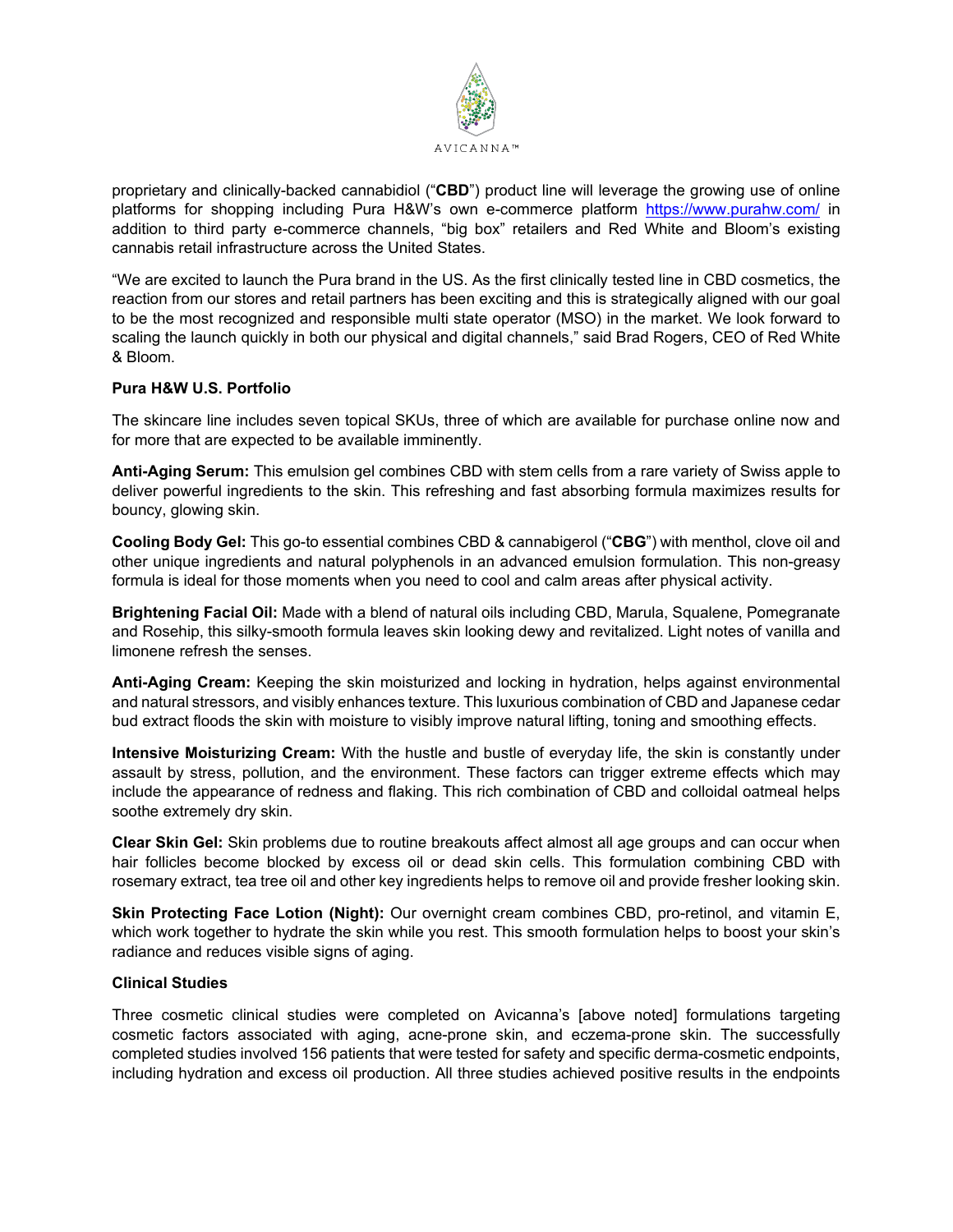

with no adverse effects, making Pura H&W one of the only cannabinoid consumer lines with human safety and efficacy data. For more information please see [www.Clinicaltrials.gov](http://www.clinicaltrials.gov/) Registry.

# **About Pura H&W**

Pura Health & Wellness (Pura H&W) is Avicanna's derma-cosmetic line which utilizes a combination of purified CBD and other synergistic botanical ingredients designed to naturally regulate and nourish the skin. The Pura H&W product line was developed by Avicanna and specific products have undergone clinical trials. The products are now commercial under Pura H&W or Pura Earth in Canada, Colombia Ecuador and the U.S.

The Pura H&W formulations have been developed and optimized to deliver purified, THC-free CBD in synergistic combinations with other natural ingredients known to provide specific functional benefits in skincare. CBD has been shown to promote skin health by inducing antioxidant, anti-inflammatory, and antiapoptotic responses that could be beneficial for a variety of dermatological conditions such as eczema or atopic dermatitis. In addition, CBD can down-regulate the activity of cells that are critical in the production of skin oils and therefore may dampen the production in acne-prone skin.

## **About Red White & Bloom Brands Inc.**

Red White & Bloom is positioning itself to be one of the top three multi-state cannabis operators active in the U.S. legal cannabis and hemp sector. Red White & Bloom is predominately focusing its investments on the major US markets, including Michigan, Illinois, , California, and Florida with respect to cannabis, and the US and internationally for hemp-based CBD products.

## **About Avicanna**

Avicanna is a Canadian commercial-stage biopharmaceutical company established in cannabinoid research, development, and evidence-based products for the global consumer, as well as medical and pharmaceutical market segments. In leading global cannabinoid advancements, Avicanna conducts most of its research in Canada at its R&D headquarters in the Johnson & Johnson Innovation Centre, JLABS @ Toronto, located in the MaRS Discovery District. The company actively collaborates with leading Canadian academic and medical institutions. Avicanna has established an industry-leading scientific platform including advanced R&D and clinical development which has led to the commercialization of over twenty products across four main market segments:

- Medical Cannabis & Wellness Products: Marketed under the RHO Phyto™ brand, or Magisterial Preparations, these medical and wellness products are an advanced line of pharmaceutical-grade cannabis products containing varying ratios of CBD and tetrahydrocannabinol ("THC"). The product portfolio contains a full formulary of products including oral, sublingual, topical, and transdermal deliveries that have controlled dosing, enhanced absorption and stability studies supported by preclinical data. The advanced formulary is marketed with consumer, patient and medical community education and training. Avicanna's medical and wellness product portfolio also forms the foundation of the Company's pharmaceutical pipeline with the contribution of the formulations that form the basis of the products as well as the data generated from sales and participation of the products in real world evidence studies.
- Pharmaceutical Pipeline: Leveraging Avicanna's scientific platform, vertical integration, and realworld evidence, Avicanna has created a pipeline of patent-pending drug candidates which are indication-specific and in various stages of clinical development and commercialization. These cannabinoid-based drug candidates provide solutions for unmet medical needs in the areas of